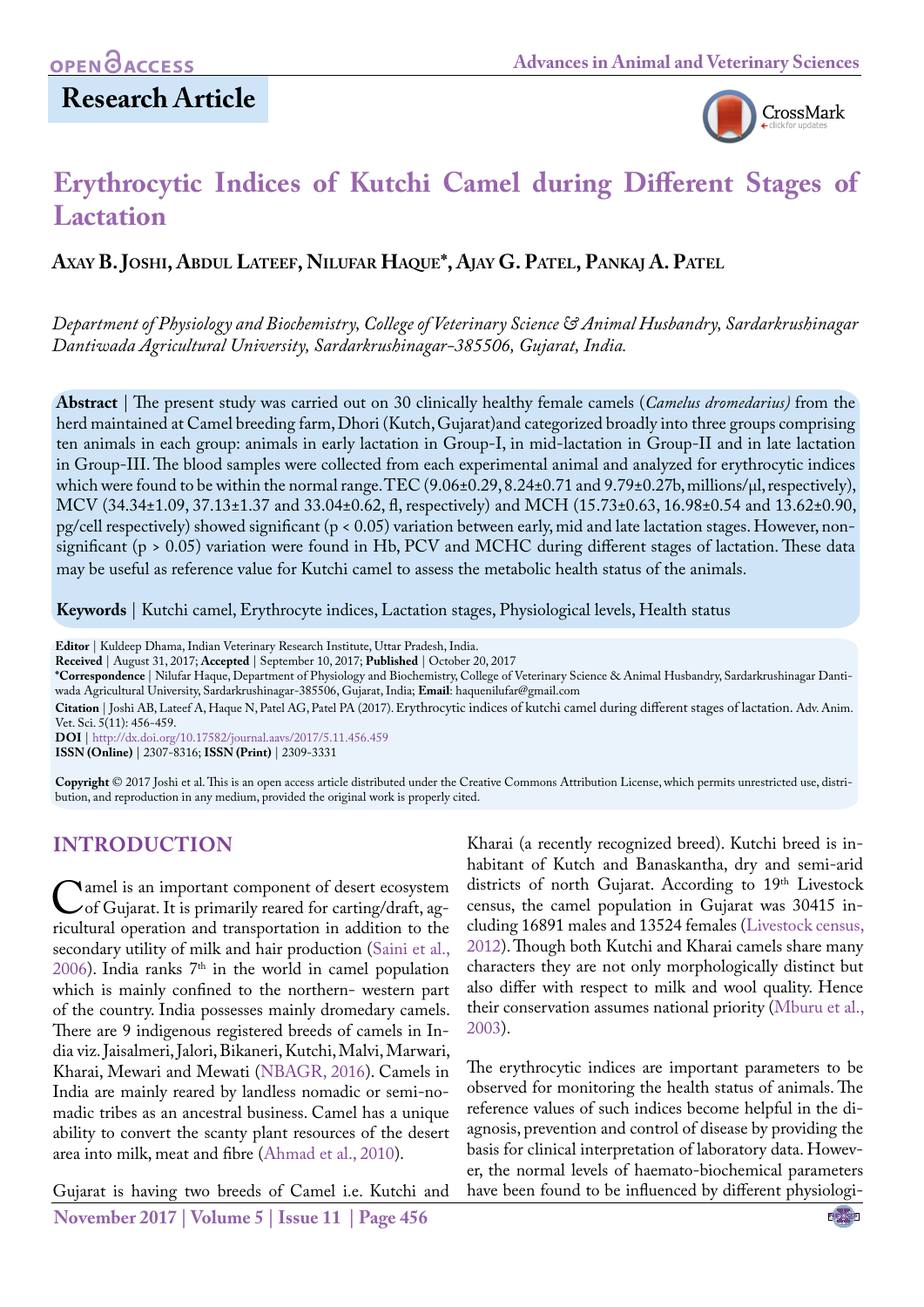# **OPEN**OACCESS

cal stages of animals [\(Ahmad et al., 2003](#page-3-5)). Pregnancy and lactation are two most important stages in the life of animals, which affect metabolism resulting in the alteration of the haemato-biochemical profile [\(Krajnicakova et al.,](#page-3-6) [2003](#page-3-6); [Iriadam 2007](#page-3-7)). However, no such study has beenper formed to investigate the erythrocytic indices during different stages of lactation. Hence, the present study was undertaken to determine the reference values of erythrocytic indices in clinically healthy lactating Kutchi camel during different stages of lactation.

# **MATERIALS AND METHODS**

### **Location of Study**

The study was conducted at Sardarkrushinagar located in Banaskantha district of North Gujarat, in collaboration with Camel Breeding Farm, Dhori (Kutch, Gujarat), which is situated between 22˚ 44˚ 8˚ to 24˚ 41˚ 30˚ North Latitude and 68˚ 7˚ 23˚ and 71˚ 46˚ 45˚0˚ East Longitude in western India. The maximum annual average temperature and relative humidity of this region is 39-45°C and 63%, respectively. Kutch has wide range of climate conditions varying from dry to humid and extreme cold to hot with wide variation in landscaping.

### **Experimental Animals**

A total of 30 clinically healthy female Kutchi camels (*Camelus dromedarius*) of 8-10 years old were selected from the herd maintained at Camel Breeding Farm, Dhori (Kutch, Gujarat). These animals were categorized into three groups based on their stage of lactation: early lactation (1-3 months), mid-lactation (4-6 months) and late Lactation (≥ 7 months). The average body weight of the animals was about 500 kg with average milk yield of 4-5 kg per day per animal. The selected animals were maintained following standard farm practices. All the camels are left free to graze in the open desert. Adlibitum feed was provided to the animals. The animals appeared clinically healthy with no physical deformities. The health status of the selected animals was evaluated based on behavior, rectal temperature, pulse rate, respiratory rate and faecal consistency. The animals were also examined for parasites and deworming of the animals was done regularly.

### **Collection of Blood Samples**

The whole blood samples were collected in vials contain- $\log K_3$  EDTA (Tripotassium ethylene diamine tetra acetic acid) supplied by P.H. Polyplast, Thane, India, for haematological analysis.

### **Hematological Analysis**

Blood samples were analyzed for different erythrocytic indices *viz*. total erythrocyte count (TEC), hematocrit (HCT)/packed cell volume (PCV), hemoglobin (Hb),

mean corpuscular volume (MCV), mean corpuscular hemoglobin (MCH) and mean corpuscular hemoglobin concentration(MCHC) using Automated Hematology Analyzer (Cell–Dyn 3700, Abbott Diagnostics, USA).

### DATA **ANALYSIS**

The data generated on erythrocytic indices were analyzed statistically using one way ANOVA model by sigma stat software, version 4.0, 2016 [\(Snedecor and Cochran, 1994](#page-3-8)).

# **RESULTS AND DISCUSSION**

The mean and standard error (mean±S.E.) values of erythrocytic indices of different experimental groups of Kutchi camels are presented in [Table 1](#page-1-0).

<span id="page-1-0"></span>

| Table 1: Erythrocytic indices during different stages of |  |  |  |
|----------------------------------------------------------|--|--|--|
| lactation in Kutchi camels                               |  |  |  |

| <b>Groups</b><br><b>Parameters</b> | Group-I<br>Early<br>Lactation<br>$(1-3$ months) | Group-II<br>Mid<br>Lactation<br>$(4-6$ months) | <b>Group-III</b><br>Late<br>Lactation<br>$( \ge 7$ months) |
|------------------------------------|-------------------------------------------------|------------------------------------------------|------------------------------------------------------------|
| <b>TEC</b><br>(millions/µl)        | $9.06 \pm 0.29$ <sup>ab</sup>                   | $8.24 \pm 0.71$ <sup>a</sup>                   | $9.79 \pm 0.27$ <sup>b</sup>                               |
| Hb(g/dl)                           | $14.06 \pm 0.41$                                | $13.84 \pm 0.32$                               | $13.07 \pm 0.38$                                           |
| $PCV$ $(\% )$                      | $28.62 \pm 0.59$                                | $27.91 \pm 0.90$                               | $30.03 \pm 0.50$                                           |
| MCV(f)                             | 34.34±1.09 <sup>ab</sup>                        | $37.13 \pm 1.37$ <sup>b</sup>                  | $33.04 \pm 0.62$ <sup>a</sup>                              |
| MCH (pg/cell)                      | $15.73 \pm 0.63$ <sup>ab</sup>                  | $16.98 \pm 0.54^b$                             | $13.62 \pm 0.90^a$                                         |
| MCHC (g/dl)                        | $48.11 \pm 1.66$                                | $47.69 \pm 1.24$                               | $44.37 \pm 1.26$                                           |

Mean ± S.E with different superscripts in rows differ significantly  $(p<0.05)$ .

TEC= Total erythrocytes count, Hb= Haemoglobin, PCV= Packed cell volume, MCV= Mean corpuscular volume, MCH= Mean corpuscular hemoglobin, MCHC= Mean corpuscular hemoglobin concentration

### **Total Erythrocyte Count**

Result showed that the TEC was significantly  $(p < 0.05)$ lower in mid lactation as compared to late lactation. It was observed that the recorded data were comparable with the earlier studies [\(Hussein et al., 1992;](#page-3-9) [Farooq et al., 2011](#page-3-10); Mohamed and Hussein, 1999). Lower RBC concentration in mid lactation may indicate a negative correlation between higher milk production and RBCs concentration in lactating animals. However, [Al-Busadah and Osman](#page-3-11)  [\(2000\)](#page-3-11) reported higher values of TEC as compared to the present study in lactating camels. Similarly, [Tharwat et](#page-3-12)  [al. \(2015\)](#page-3-12) and [Hagawane et al. \(2009\)](#page-3-13) reported the higher values of TEC than the result obtained in this study. [El-Tarabany et al. \(2016\)](#page-3-14) observed the higher values of TEC in baladi goats than values obtained in present study. This difference may be ascribed to differences in breed and in the physical and environmental conditions.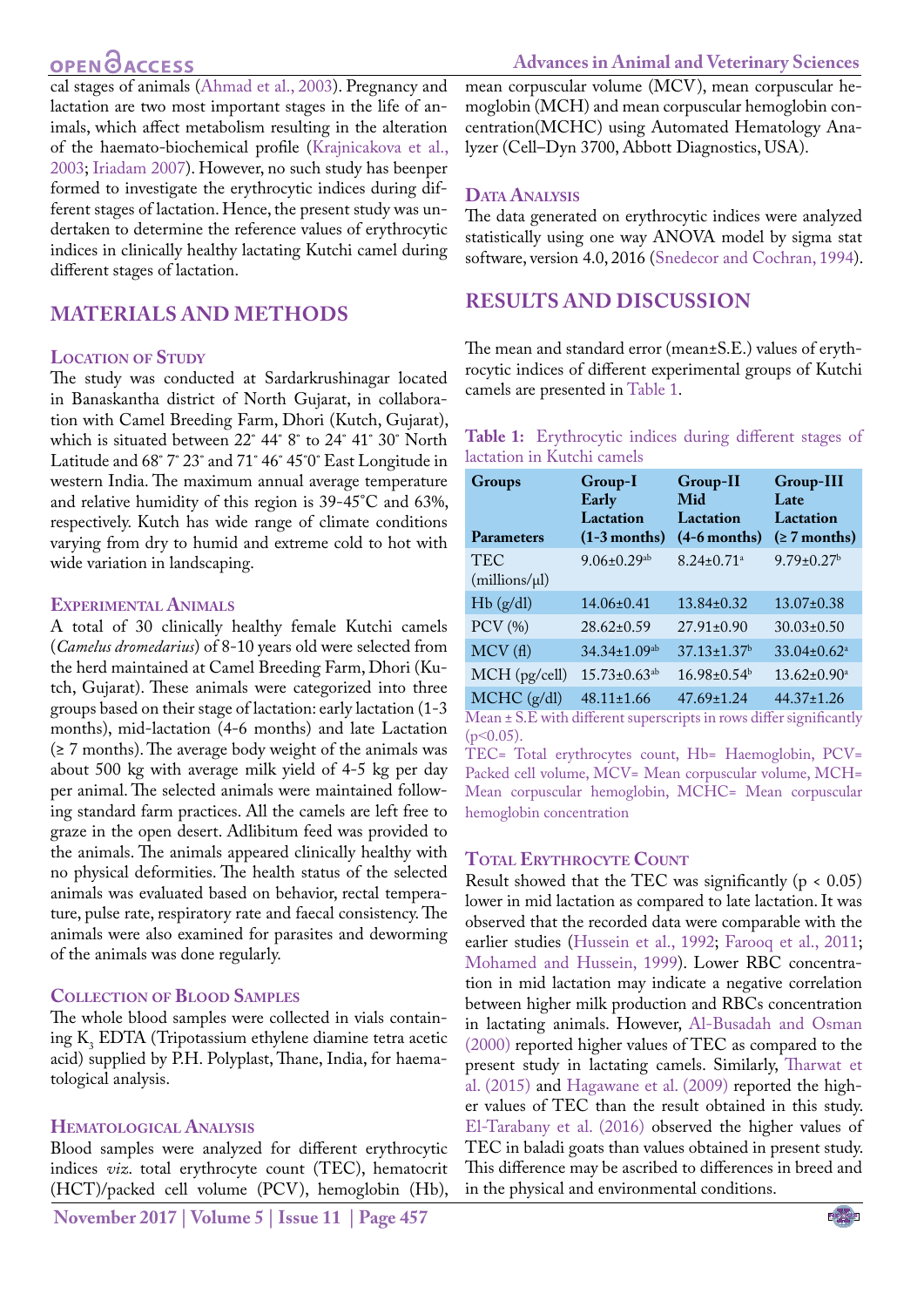#### **Advances in Animal and Veterinary Sciences**

# **OPEN**<sub>d</sub>

### **Haemoglobin**

Hb concentration obtained in this study is in agreement with the values reported in previous studies [\(Farooq et](#page-3-10) [al., 2011](#page-3-10); Mohamed and Hussein, 1999; [Al-Busadah and](#page-3-11) [Osman, 2000](#page-3-11)). The increased hemoglobin content in early lactation than in mid and late lactation in camels was probably due to higher demand for oxygen and the requirements of higher metabolic rate during and after parturition. However, results obtained in present study were higher than that reported by [Hussein et al. \(1992\),](#page-3-9) [Haga](#page-3-13)[waneet al. \(2009\)](#page-3-13), [El-Tarabany et al. \(2016\)](#page-3-14) and [Nozad et](#page-3-15) [al. \(2012\)](#page-3-15). The haemoglobin (Hb) concentration found in Kutchi camels during early lactation in this study was lower than reported by [Tharwat et al. \(2015\)](#page-3-12) during first three weeks of lactation after parturition in camels. The change in the values of Hb may be due to the climatic and geographic conditions.

### **Packed Cell Volume**

The PCV values obtained in different groups of Kutchi camels did not differ significantly. However, lower values of PCV have been found in early and mid lactation as compared late lactation [\(Al-Busadah and Osman, 2000](#page-3-11); [Thar](#page-3-12)[wat et al., 2015\)](#page-3-12). This may be due to elevated erythrocyte devastation in mammary cells along with mobilization of water to mammary gland.PCV values observed in Kutchi camels in this study corroborate the reports of [Hussein et](#page-3-9) [al. \(1992\) a](#page-3-9)nd [Farooq et al. \(2011\).](#page-3-10) The values of PCV observed by [Nozad et al. \(2012\)](#page-3-15) in Holstein dairy cows were higher than values found in present study during early and mid-lactation. [Hagawane et al. \(2009\)](#page-3-13) also reported the higher values of PCV in lactating buffaloes.

### **Mean Corpuscular Volume**

There was no significant difference in MCV values between early and mid lactation as well as between early and late lactation but, statistically (p < 0.05) higher MCV levels were found in mid lactation as compared to late lactation. The findings of mean corpuscular volume (MCV) recorded in present study were comparable with values reported by previous studies [\(Hussein et al., 1992;](#page-3-9) [Farooq et](#page-3-10) [al., 2011;](#page-3-10) Mohamed and Hussein, 1999).The MCV values of this study were higher than reported by [Al-Busadah and](#page-3-11) [Osman \(2000\) a](#page-3-11)nd [Tharwat et al. \(2015\)](#page-3-12).

### **Mean corpuscular Hemoglobin**

The MCH concentration of mid lactation was significantly (p < 0.05) higher than late lactation. However, non-significant difference found between early and mid lactation as well as early and late lactation. The mean corpuscular haemoglobin (MCH) values recorded in present study were comparable with the values determined by previous reports ([Hussein et al., 1992;](#page-3-9) [Farooq et al., 2011](#page-3-10); Mohamed and Hussein, 1999). The findings of [Al-Busadah and Osman](#page-3-11)

[\(2000\)](#page-3-11) were lower than the findings of this study.

**MEAN CORPUSCULAR HEMOGLOBIN CONCENTRATION** There was no significant difference in MCHC among the experimental groups; rather the MCHC values were found to be almost similar at different lactation stages. The findings of mean corpuscular haemoglobin concentration (MCHC) recorded in present study were within the range reported in previous studies (Mohamed and Hussein, 1999, [Al-Busadah and Osman, 2000\)](#page-3-11). [Tharwat et al.](#page-3-12)  [\(2015\)](#page-3-12) reported higher MCHC values than obtained in present study. MCHC in Kutchi camels during early and mid-lactation were higher than the values reported by the [Hussein et al. \(1992\)](#page-3-9) in dromedary camels. However, the values of MCHC obtained in this study are higher than reported by [Farooq et al. \(2011\)](#page-3-10).

The discrepancies in values for various haematological parameters between our findings and previous studies may be explained by differences in sampling interval, methods used, numbers of animals sampled, and/or degree of metabolic disturbances. Moreover, genetic differences between animals and subtropical conditions of the present study might have played a role for the differences with other studies.

# **CONCLUSION**

The results observed during this investigation may be useful as reference values in future for the scientific community as this is the first study of its kind in case of Kutchi camel (*Camelus dromedarius*), a unique camel breed of Gujarat. The significant ( $p < 0.05$ ) variation had been noticed in erythrocytic indices viz. MCV, MCH and TEC. However, non-significant (p > 0.05) variation was found in Hb, PCV and MCHC during different stages of lactation. Further, these values will be helpful to the clinicians for observing the health status of camels at different stages of life as well as in differential diagnosis, prevention and control of disease.

# **ACKNOWLEDGEMENTS**

The authors would like to thank the Dean, College of Veterinary Sciences & AH, SDAU, Gujarat for providing necessary laboratory facilities and financial assistances to carry out the research work smoothly.

# **CONFLICT OF INTEREST**

There is no conflict of interest with any of the party either directly or indirectly to the content of this article.